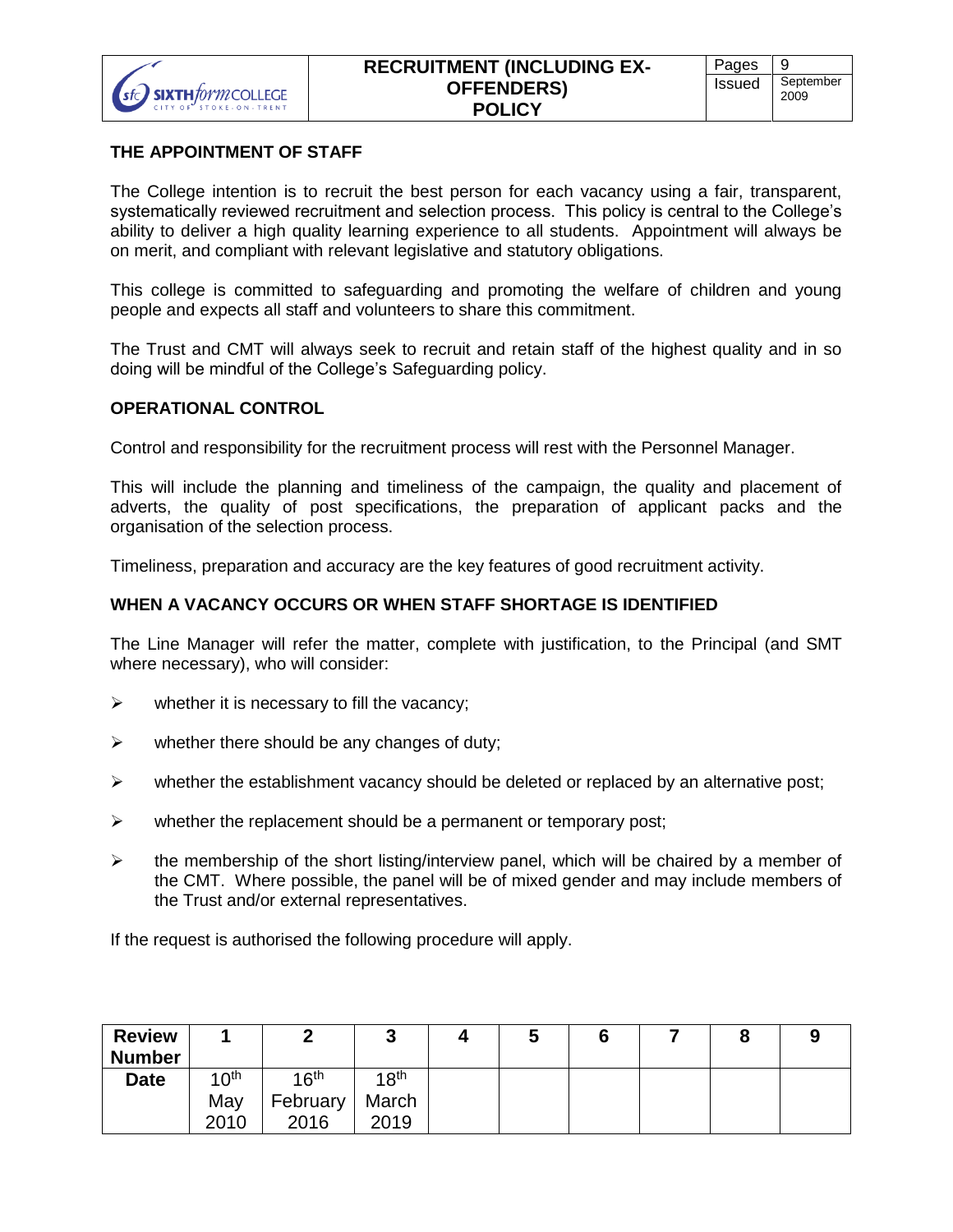

#### **JOB DESCRIPTION AND PERSON SPECIFICATION**

Both the Job Description and the Person Specification must follow the College's standard format.

Up to date and accurate Job descriptions and Person specifications should exist for every post. These need to be reviewed periodically to reflect changes in duties and responsibilities. This should not be left to the point of recruitment, as every current employee has the right to expect accurate specifications for their post. However, if this is not the case or for new posts the following will apply.

### **JOB DESCRIPTION**

With advice from Personnel, the line manager will prepare a job description showing:

- $\triangleright$  title and grade of post and salary range, as previously agreed by SMT;
- $\triangleright$  clear statement of main purpose of the job;
- $\triangleright$  specific duties of the post holder;
- $\triangleright$  a statement that the holder may be required to undertake "such other duties which may arise from time to time and which are commensurate with the job title";
- $\triangleright$  any other agreed standard duties and responsibilities (eg quality, health & safety, commitment to promoting welfare and safety of students);

#### **PERSONAL SPECIFICATION**

With advice from Personnel, the Line Manager will prepare a person specification indicating the qualities and characteristics to be looked for in applicants, e.g. educational attainment, qualifications, experience, personal qualities, aptitudes and skills.

The personal specification will:

- $\triangleright$  avoid age limits. These may infringe discrimination regulations, unless specific to a range of relevant experience or qualifications without which the job cannot be done.
- avoid stating a minimum level of experience, unless it is demonstrably essential. Otherwise this may infringe discrimination regulations.

| <b>Review</b><br><b>Number</b> |                  |                  | ◠<br>J           | w | o |  |  |
|--------------------------------|------------------|------------------|------------------|---|---|--|--|
| <b>Date</b>                    | 10 <sup>th</sup> | 16 <sup>th</sup> | 18 <sup>th</sup> |   |   |  |  |
|                                | May              | February         | March            |   |   |  |  |
|                                | 2010             | 2016             | 2019             |   |   |  |  |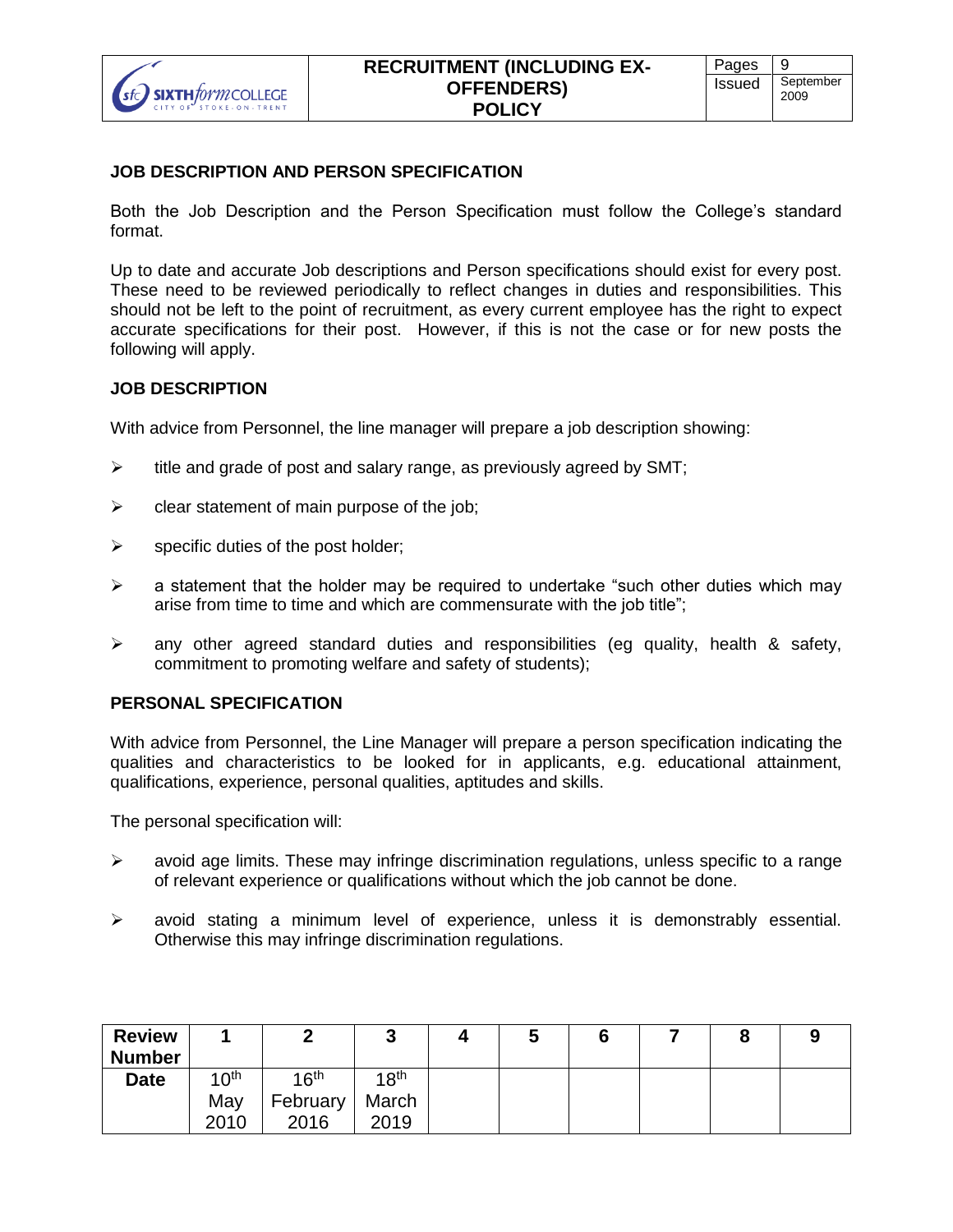- carefully consider any criteria about standards of written or spoken English (unnecessarily high standards may be held at law to be discriminatory);
- $\triangleright$  be capable of assessment in the selection procedure.

## **USE OF THE JOB DESCRIPTION/PERSON SPECIFICATION**

The job description and person specification will be sent to applicants responding to advertisements, together with details of the salary level, application form, details of how to apply and the College's Equality statement.

#### **ADVERTISING**

A job advert should be produced and cleared by the Principal, Deputy Principal or nominated Senior manager 3 weeks before application closing date and should appear in relevant external modes at least 2 weeks before the closing date. Vacancies may be advertised internally only where considered appropriate.

Existing College staff will be made aware of external vacancies via the College Website.

The Personnel Department will place advertisements where appropriate. Advertisements:

- $\triangleright$  Will be consistent with the job description/person specification;
- $\triangleright$  Will encourage applications from a full range of potentially suitable candidates;
- $\triangleright$  Will include a brief description of the nature of the work and experience/knowledge required and will clarify the minimum and specific requirements for the post.
- $\triangleright$  Will not discriminate against any of the nine protected characteristics.
- $\triangleright$  Will avoid age ranges, age related criteria or language likely to deter applicants from particular age groups (e.g. Mature, Young, Energetic, Gravitas);
- $\triangleright$  Will ensure that qualifications asked for are relevant and essential (they may not have been available when an applicant was undergoing training or education);
- $\triangleright$  Will ensure that personal details which can identify any protected characteristics will not be used for the short listing of candidates. A separate monitoring form will be used to compile equalities statistics.
- $\triangleright$  Will state grade, salary or salary range;

| <b>Review</b> |                  |                  | ◠<br>J           | w | o | O |  |
|---------------|------------------|------------------|------------------|---|---|---|--|
| <b>Number</b> |                  |                  |                  |   |   |   |  |
| <b>Date</b>   | 10 <sup>th</sup> | 16 <sup>th</sup> | 1R <sup>th</sup> |   |   |   |  |
|               | May              | February         | March            |   |   |   |  |
|               | 2010             | 2016             | 2019             |   |   |   |  |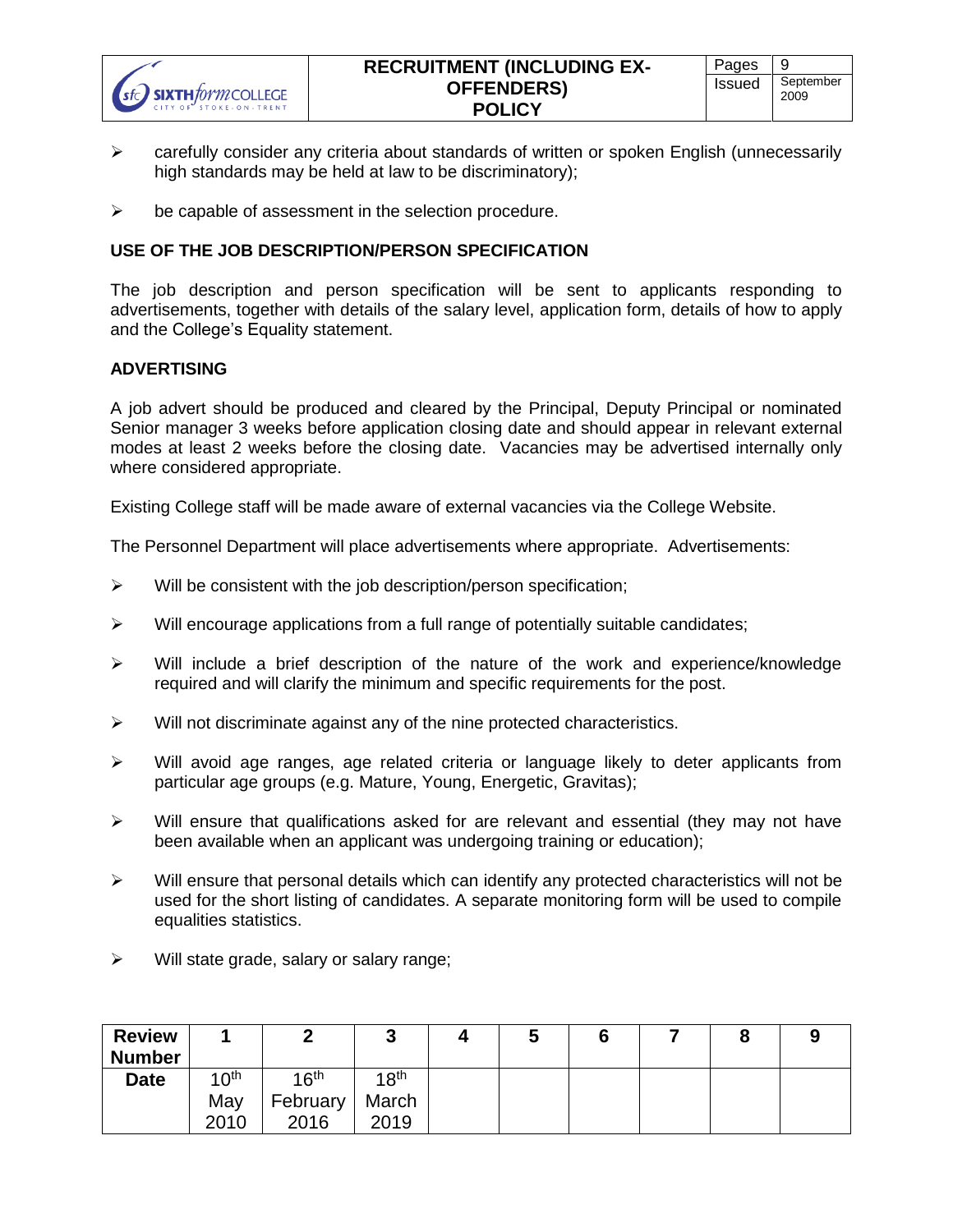- $\triangleright$  Will state the closing date for the receipt of applications.
- $\triangleright$  Will make clear the Colleges commitment to safeguarding and promoting the welfare of children and young people and will make reference to 'suitability to work with children and young people';

### **APPLICATIONS**

SIXTH*form* COLLEGE

All applications will be handled by the Personnel Department.

Applications will normally be made on the standard College application form accompanied by a supporting statement. A CV will not be accepted as a substitute.

Applications will normally be addressed to the Personnel Office.

Applications will not be acknowledged unless the candidate specifically makes a request.

Applicants will not normally be informed if they have not been short listed for interview unless the interview is delayed beyond one month of the closing date (except in the case of internal applicants who will be informed as soon as practicable).

All application forms and supporting information will be held for a minimum period of six months.

#### **SHORT LISTING**

Normally, applications received after the closing date will not be considered.

Short listing will be done by a minimum of two people and will normally include the chairperson of the interviewing panel and the Line Manager.

However, input from the Personnel Manager, with experience of recruitment, may provide valuable guidance.

Short list will be checked by the Personnel Department prior to inviting candidates for interview.

If there are a large number of applicants, an initial short or long list could be produced by the Personnel Manager, for further refinement by the relevant managers.

Short listing procedures for Senior Posts will be determined by the Trust.

Short listing criteria will be devised based on the following principles:

| <b>Review</b> |                  |          | ν                | ν |  |  |
|---------------|------------------|----------|------------------|---|--|--|
| <b>Number</b> |                  |          |                  |   |  |  |
| <b>Date</b>   | 10 <sup>th</sup> | 1 $6th$  | 18 <sup>th</sup> |   |  |  |
|               | May              | February | March            |   |  |  |
|               | 2010             | 2016     | 2019             |   |  |  |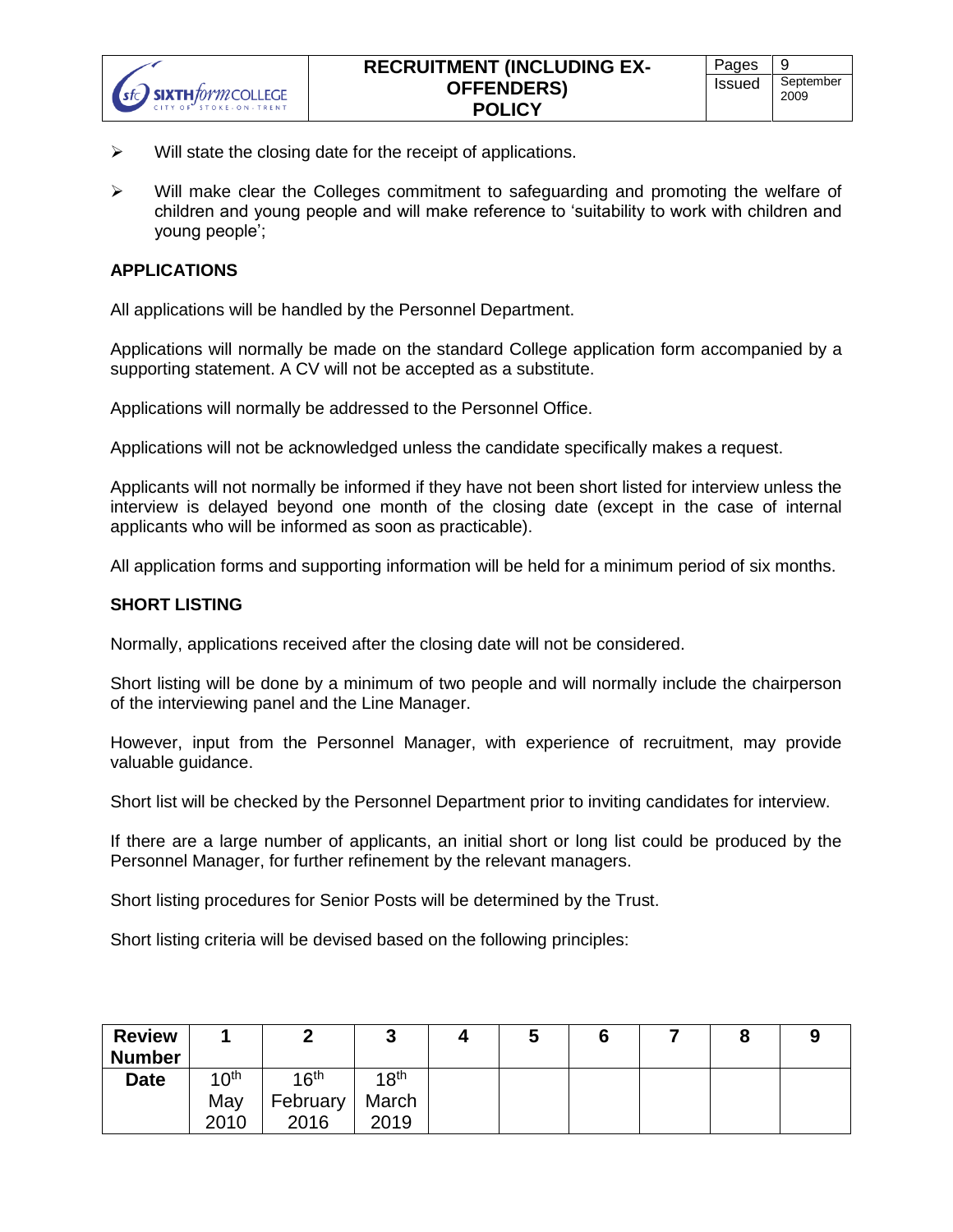- $\triangleright$  they must be based on the job description/person specification, (if an alternative to an 'essential' is acceptable the specification should say so, otherwise we may have excluded other 'alternative' candidates);
- $\triangleright$  the Person specification should indicate how each essential and desirable criteria will be measured (e.g. interview, application form, tasks)
- $\triangleright$  they must address the requirements specified in the advert.
- $\triangleright$  they must by capable of assessment by considering the application documents;
- $\triangleright$  they must not be based on generalised assumptions, traditions or stereotypes.
- $\triangleright$  A note will be kept of short listing criteria on the College's Criteria Matching Form for a period of six months after the appointment is made.

### **SELECTION PROCESS**

The selection process will always include an interview and a range of tasks.

Structured interview questions, tasks and criteria should be prepared 1 week before the interview date.

Interview questions and tasks must relate to the criteria being set for the post.

The interview panel will be chaired by a member of CMT and will, as far as practicable, be the same as the short listing panel.

The interview panel should, where necessary, include a member of the Personnel department with recruitment and employment law experience. In particular this will bring knowledge of discrimination legislation to the interview panel.

Short listed applicants will be invited to a selection process by the Personnel Department. The invitation will provide brief details of what the candidate can expect on the day and will ask candidates to inform the College, in advance, of any special requirements for the day.

Under section 8 of the Asylum and Immigration Act 1996, all candidates who attend for interview are required to bring along appropriate identification documents in order to ensure they have a right to live and work in the UK.

Where a qualification is specified, candidates must provide evidence of this at interview. The selection process will not discriminate against any protected characteristics in relation to the Equality Act 2010.

| <b>Review</b> |                  |                  | ◠<br>J           |  | O |  |  |
|---------------|------------------|------------------|------------------|--|---|--|--|
| <b>Number</b> |                  |                  |                  |  |   |  |  |
| <b>Date</b>   | 10 <sup>th</sup> | 16 <sup>th</sup> | 18 <sup>th</sup> |  |   |  |  |
|               | May              | <b>February</b>  | March            |  |   |  |  |
|               | 2010             | 2016             | 2019             |  |   |  |  |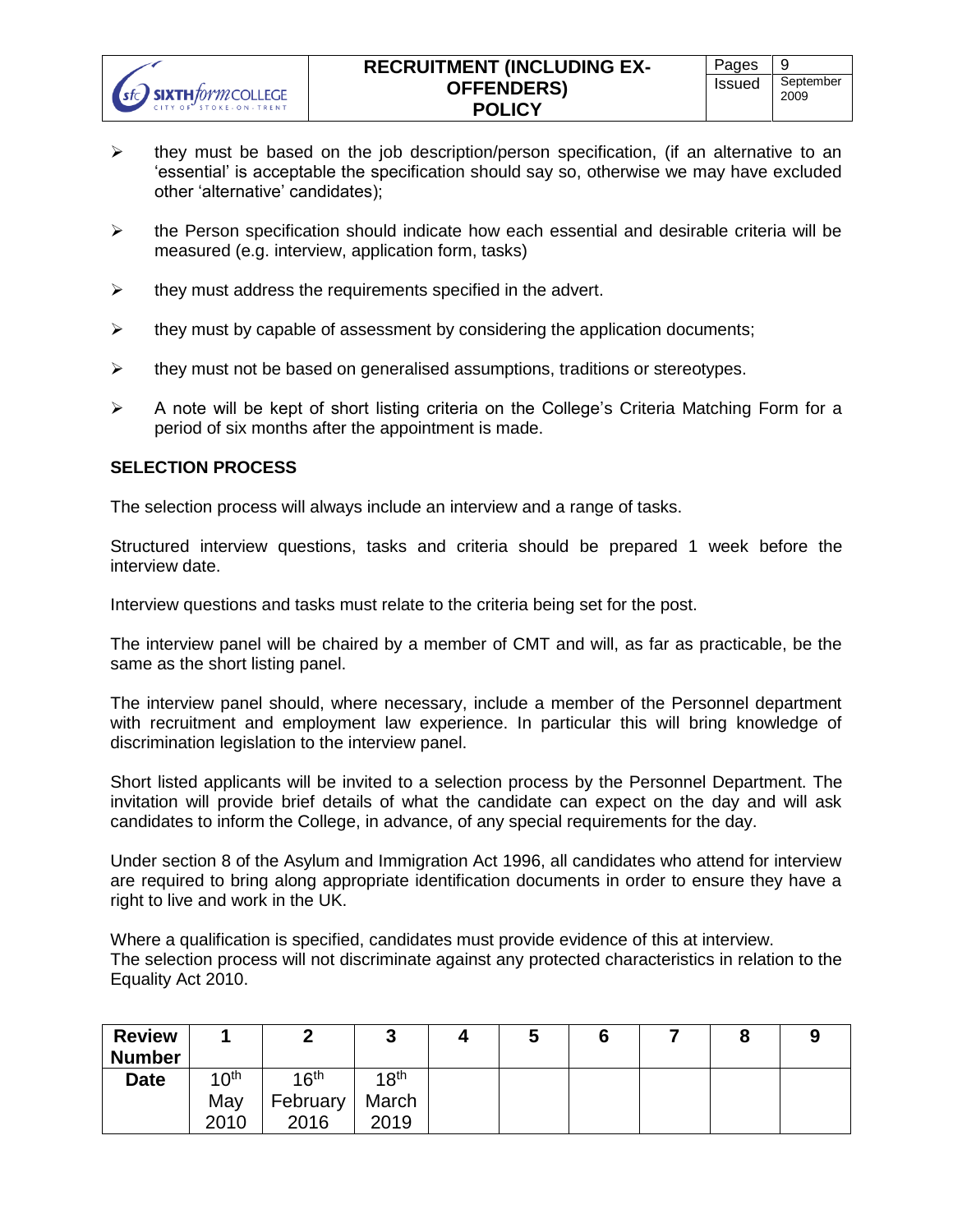

Questions will not be asked about Trade Union membership or activities.

Candidates will be asked if they wish to declare anything in light of the requirement for a DBS Disclosure.

Each candidate will be scored against the College's scoring criteria and will be kept together with other relevant documentation for a period of six months.

#### **INTERVIEW EXPENSES**

If requested, candidates may claim back their travel and/or subsistence expenditure incurred during attendance at an interview as specified on the Interview Expenses Claim Form.

#### **APPOINTMENT**

The successful candidate, if s/he accepts the post, will be referred after the interview to the Personnel Department to determine the details required to the issuing of a contract of employment.

At this stage the successful candidate will be made an offer which is conditional upon the following:

- An Enhanced DBS Disclosure
- Medical clearance by the College's Occupational Health Department. Staff shall have access, on request, to medical reports.
- Receipt of satisfactory references if these have not already been received.
- Proof of qualifications and right to work in the UK.

With respect to the DBS disclosure, the successful candidate will be asked to visit the Personnel Department as soon as possible to provide all necessary documentation.

A Contract of employment (including conditions of service), Offer Letter, bank details form, and further details will be issued to the successful candidate.

#### **UNSUCCESSFUL CANDIDATES**

Unsuccessful short listed candidates will be offered the opportunity of a debriefing at a mutually convenient time. Written feedback will not be given to candidates.

| <b>Review</b> |                  |          | G<br>ν           | ν | O |  |  |
|---------------|------------------|----------|------------------|---|---|--|--|
| <b>Number</b> |                  |          |                  |   |   |  |  |
| <b>Date</b>   | 10 <sup>th</sup> | 1 $6th$  | 18 <sup>th</sup> |   |   |  |  |
|               | May              | February | March            |   |   |  |  |
|               | 2010             | 2016     | 2019             |   |   |  |  |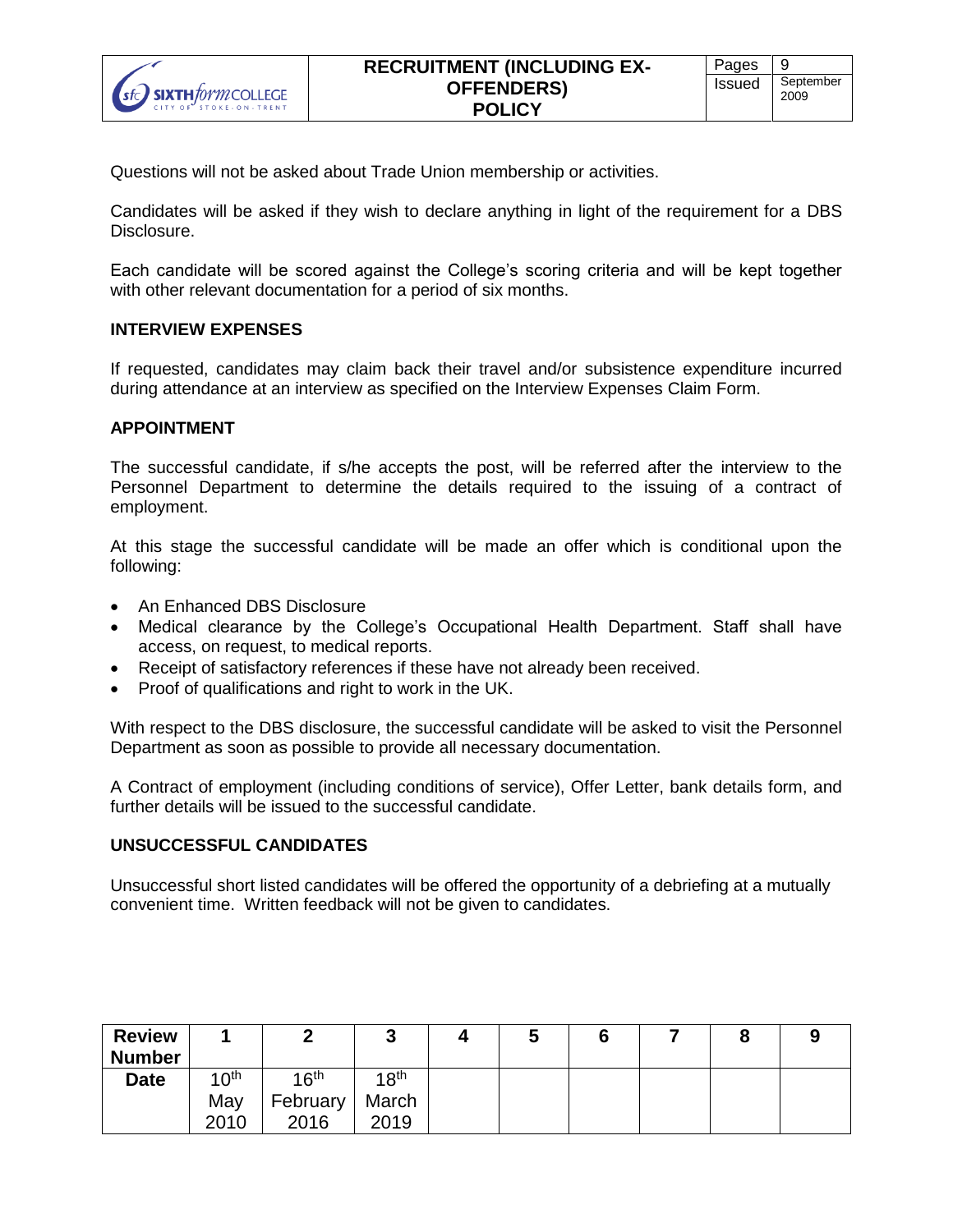

#### **INFORMATION CONCERNING APPOINTMENTS**

The Trust will be informed of all new appointments in the Principal's report for each meeting.

College staff will be informed of all new appointments as they occur through relevant College publications.

#### **INDUCTION**

All newly appointed staff shall follow a relevant induction process co-ordinated by the Personnel Department.

The progress of staff new to the College will be monitored and supported by the Line Manager.

All new appointments are subject to a six-month probationary period, at which point a formal review will be undertaken.

New staff whose progress gives cause for concern will be advised of this as soon as the situation becomes evident. The Line Manager will inform the Personnel Department, and will set targets for improvement. The new member of staff will be advised that his/her job is at risk.

If at the end of the probationary period performance is still unsatisfactory, the new member of staff will be given notice of dismissal.

It must be noted that serious concerns about performance or other issues may lead to dismissal during and at the end of the probationary period and the disciplinary procedure does not apply. In addition, the college may terminate a contract where there is a substantive decline in performance or professional conduct within a 2 year period from appointment**.**

Probationary periods may be extended at the discretion of the Principal.

### **INTERNAL PROMOTION**

Opportunities for internal promotion will be advertised in the staff room and via e-mail.

Procedures outlined above for the selection of external candidates will apply as necessary, although the need for completion of the standard College application form and an induction may be waived.

#### **COMPLAINTS**

| <b>Review</b> |                           |          | ◠<br>J           | w | O |  |  |
|---------------|---------------------------|----------|------------------|---|---|--|--|
| <b>Number</b> |                           |          |                  |   |   |  |  |
| <b>Date</b>   | 1 $\Lambda$ <sup>th</sup> | 1 $6th$  | 18 <sup>th</sup> |   |   |  |  |
|               | May                       | February | March            |   |   |  |  |
|               | 2010                      | 2016     | 2019             |   |   |  |  |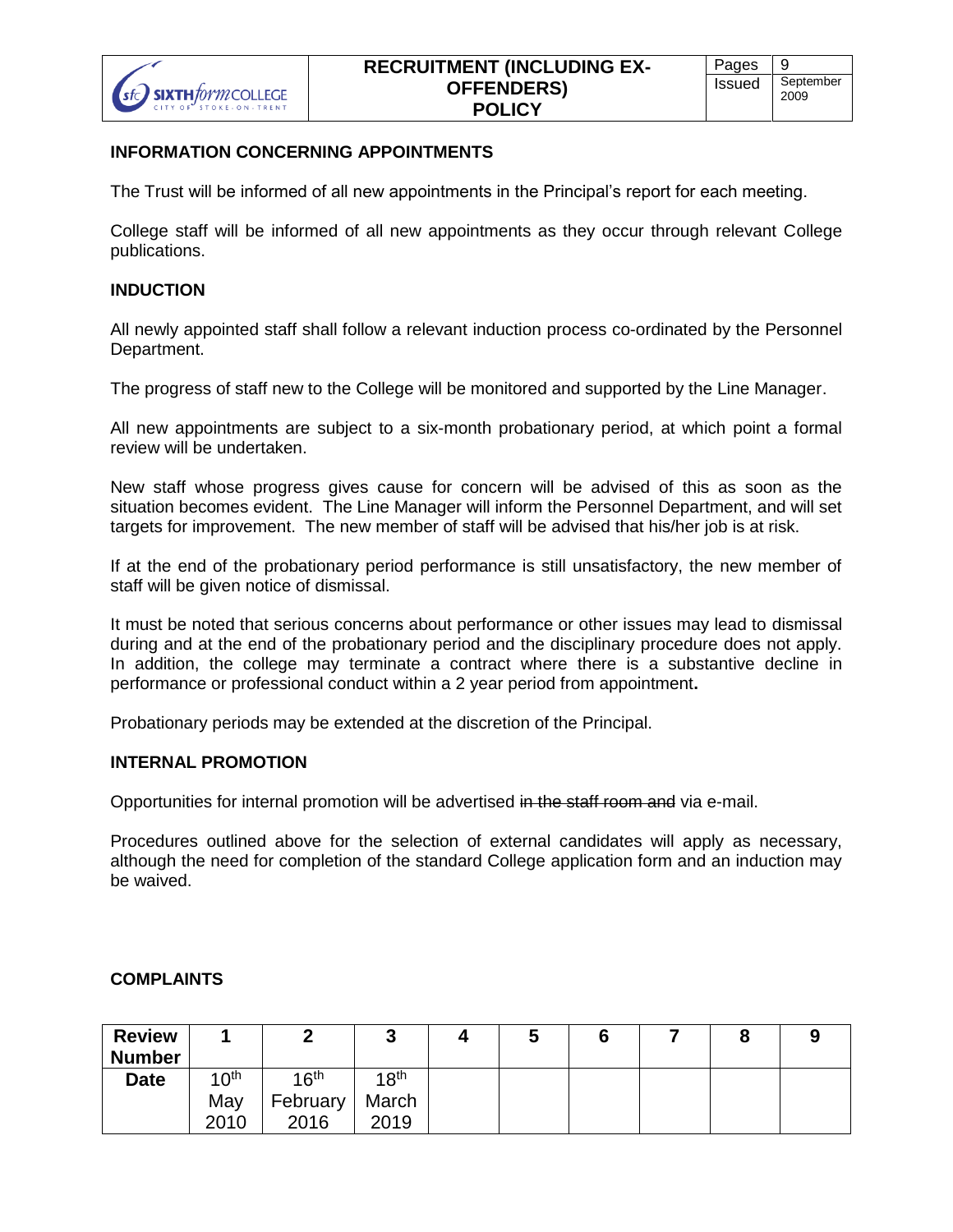

Any complaint by existing staff relating to the conduct of any appointment should by pursued by the use of relevant grievance procedures and will be dealt with carefully and speedily by CMT.

Complaints by unsuccessful external candidates will be acknowledged speedily by the College and referred to the Principal.

### **RECRUITMENT OF EX-OFFENDERS**

### **Background**

Organisations who use DBS checks must comply with the DBS Code of Practice. The Code of Practice is intended to ensure - and to provide assurance to those applying for Standard and Enhanced Disclosures - that the information released will be used fairly. It is designed to protect applicants from unfair discrimination on the basis of non-relevant past convictions.

The College uses GBG Online Disclosures as its registered body.

#### **Policy Statement**

This policy will be made available to all Disclosure applicants at the outset of the recruitment process.

As an organisation using the Disclosure and Barring Service (DBS) to assess applicants' suitability for positions which are included in the Rehabilitation of Offenders Act 1974 (Exceptions) Order, the Trust complies fully with the DBS Code of Practice and undertakes to treat all applicants for positions fairly. It undertakes not to discriminate unfairly against any subject of a criminal record check on the basis of a conviction or other information revealed.

The Trust is committed to the fair treatment of its staff, potential staff or users of its services, regardless of race or ethnic origin, gender, religion or belief, sexual orientation, sex, gender reassignment, marriage and civil partnership, pregnancy and maternity, age, physical/mental disability, or offending background.

We actively promote equality of opportunity for all with the right mix of talent, skills and potential and welcome applications from a wide range of candidates, including those with criminal records. We select all candidates for interview based on their skills, qualifications and experience.

Where a Disclosure is required recruitment information will contain a statement that a Disclosure will be requested in the event of the individual being offered the position.

| <b>Review</b><br><b>Number</b> |                  | -                | ◠<br>ν           | w | O |  |  |
|--------------------------------|------------------|------------------|------------------|---|---|--|--|
| <b>Date</b>                    | 10 <sup>th</sup> | 16 <sup>th</sup> | 18 <sup>th</sup> |   |   |  |  |
|                                | May              | February         | March            |   |   |  |  |
|                                | 2010             | 2016             | 2019             |   |   |  |  |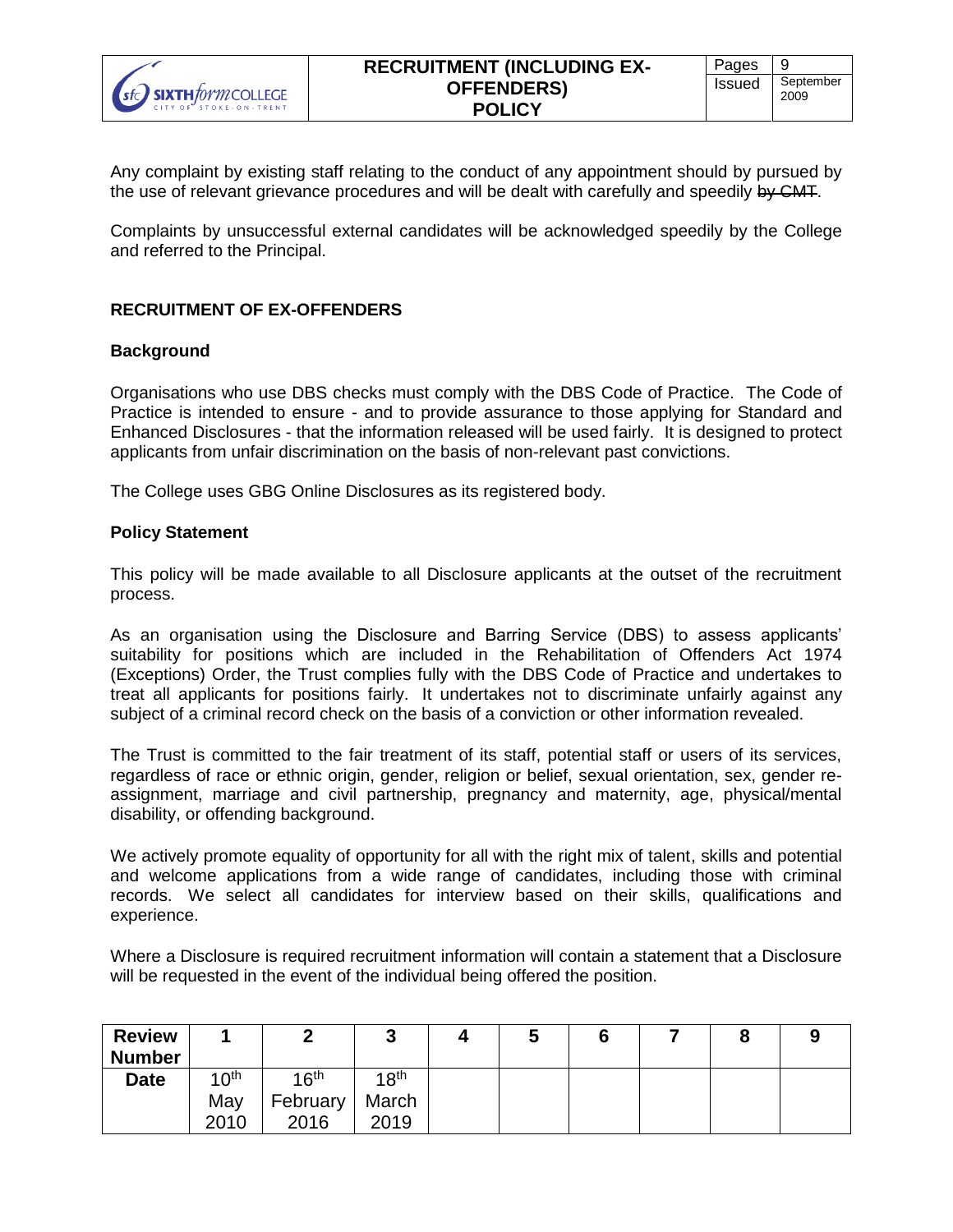| Pages             |
|-------------------|
| September<br>2009 |
| <b>Issued</b>     |

Posts within the Trust are exempt from the provisions of Section 4(2) of the Rehabilitation of Offenders (ROA) Act 1974 by virtue of the ROA 1974 (Exceptions) order 1975. This means that all employees of the Trust are required to provide details of any convictions including those which for other purposes are 'spent' under the provisions of the Act. The only exception to this requirement is that applicants/employees do not need to disclose any 'protected' cautions or convictions as defined by The Rehabilitation of Offenders Act 1974 (Exceptions) Order 1975 (Amendment) (England and Wales) Order 2013. Guidance and criteria about 'protected' spent convictions and cautions can be found on the [Disclosure and Barring Service website.](https://www.gov.uk/government/organisations/disclosure-and-barring-service) Guidance notes for applicants on disclosing information about cautions and convictions in their applications can be found in Appendix 1 attached to this policy. We encourage all applicants applying for positions to provide details of their criminal record at the application stage of the recruitment process.

Only when the conviction is relevant will criminal records be taken into account for recruitment purposes. This information will only be seen by those who need to see it as part of the recruitment process.

The College ensures that all those who are involved in the recruitment process take advice from the Personnel Department before identifying and assessing the relevance and circumstances of offences.

At interview, or in a separate discussion, the College will ensure that an open and measured discussion takes place on the subject of any offences or other matter that might be relevant to the position. Failure to reveal information that is directly relevant to the position sought could lead to withdrawal of an offer of employment.

We undertake to discuss any matter revealed in a Disclosure with the person seeking the position before withdrawing a conditional offer of employment.

The College will make every subject of a DBS Disclosure aware of the existence of the DBS Code of Practice and make a copy available on request.

**Having a criminal record will not necessarily bar you from working with the College.** This will depend on the nature of the position and the circumstances and background of your offences.

*This policy has been subject to an equality impact assessment. It seeks to be fair to all and treat individuals according to their needs. The policy does not appear to discriminate directly or indirectly against any particular group or against individuals.*

| <b>Review</b> |                  |                  | ັ                | w |  | Q |  |
|---------------|------------------|------------------|------------------|---|--|---|--|
| <b>Number</b> |                  |                  |                  |   |  |   |  |
| <b>Date</b>   | 10 <sup>th</sup> | 16 <sup>th</sup> | 18 <sup>th</sup> |   |  |   |  |
|               | May              | February         | March            |   |  |   |  |
|               | 2010             | 2016             | 2019             |   |  |   |  |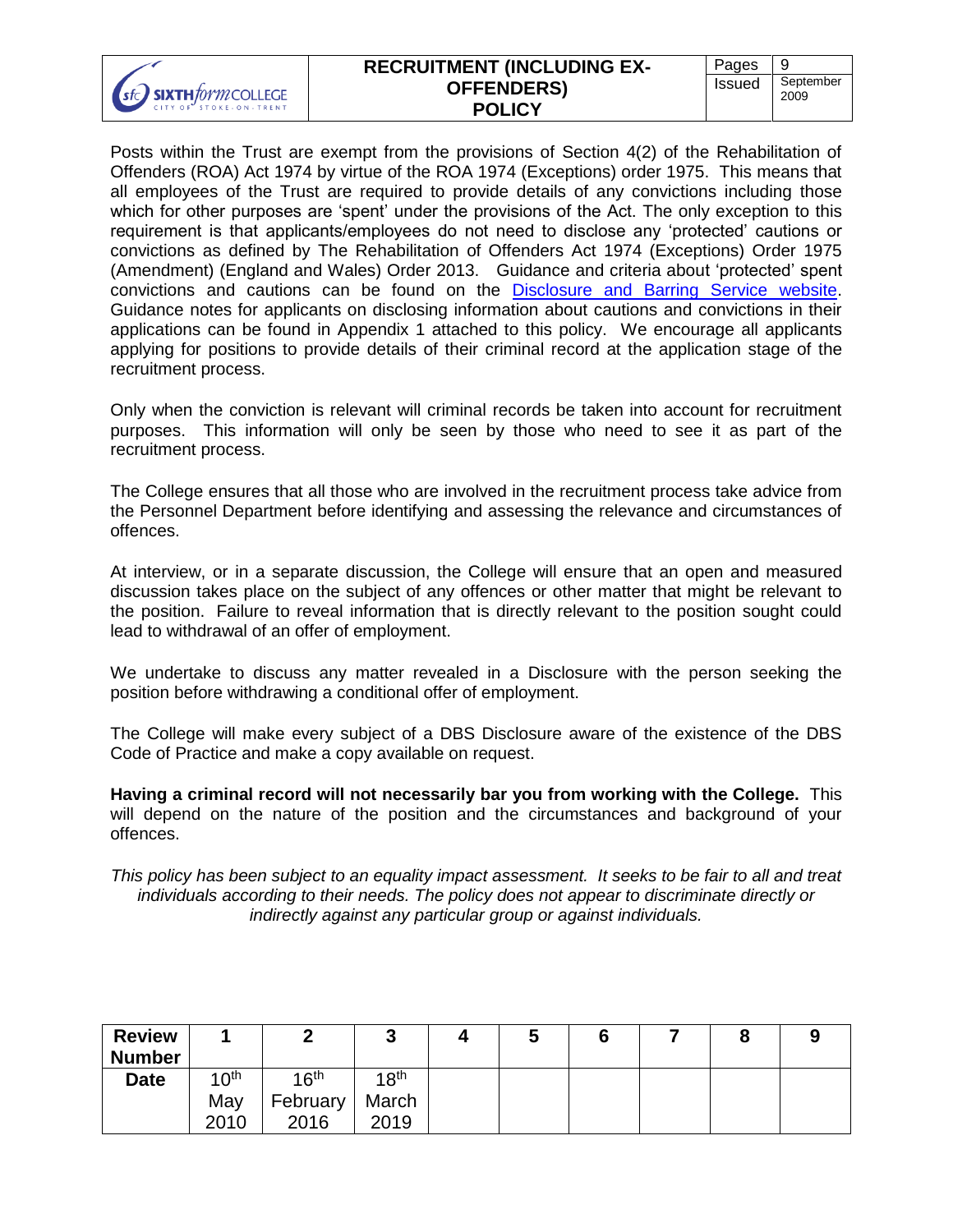

# **Appendix 1**

# **Guidance note to applicants on disclosing information about cautions and convictions in their applications**

The City of Stoke on Trent Sixth Form College is an educational establishment that provides education to children (and/or vulnerable adults). Therefore, the College needs to assess your suitability for the position you are applying for and is entitled to ask questions about your criminal record.

You are required to disclose certain information concerning your criminal cautions and convictions. You must disclose information about spent and unspent criminal convictions (other than a protected conviction) and spent and unspent cautions (other than a protected caution).

You are not legally required to disclose information concerning protected cautions and convictions. To determine if your caution or conviction is protected and whether or not you need to disclose it in your application, you need to refer to the relevant legislation, including the offences listed in [The Rehabilitation of Offenders Act 1974 \(Exceptions\)](http://www.legislation.gov.uk/uksi/2013/1198/made)  [Order 1975 \(Amendment\) \(England and Wales\) Order 2013.](http://www.legislation.gov.uk/uksi/2013/1198/made)

# **Applicants who were over the age of 18 when the caution or conviction was issued**

# **Do I need to disclose my conviction?**

If your answer to any of the following 3 questions is 'yes', you will need to disclose your conviction:

- 1) Is the conviction for a listed offence?
- 2) Did you receive a custodial sentence/sentence of service detention?
- 3) Have you been convicted of any other offence at any time?

If you answered 'no' to the above 3 questions, have 11 years or more passed since the date of the conviction?

| <b>Review</b><br><b>Number</b> |                  |                  | Ð<br>ν           | v |  |  |
|--------------------------------|------------------|------------------|------------------|---|--|--|
| <b>Date</b>                    | 10 <sup>th</sup> | $16^{\text{th}}$ | 18 <sup>th</sup> |   |  |  |
|                                | May              | February         | March            |   |  |  |
|                                | 2010             | 2016             | 2019             |   |  |  |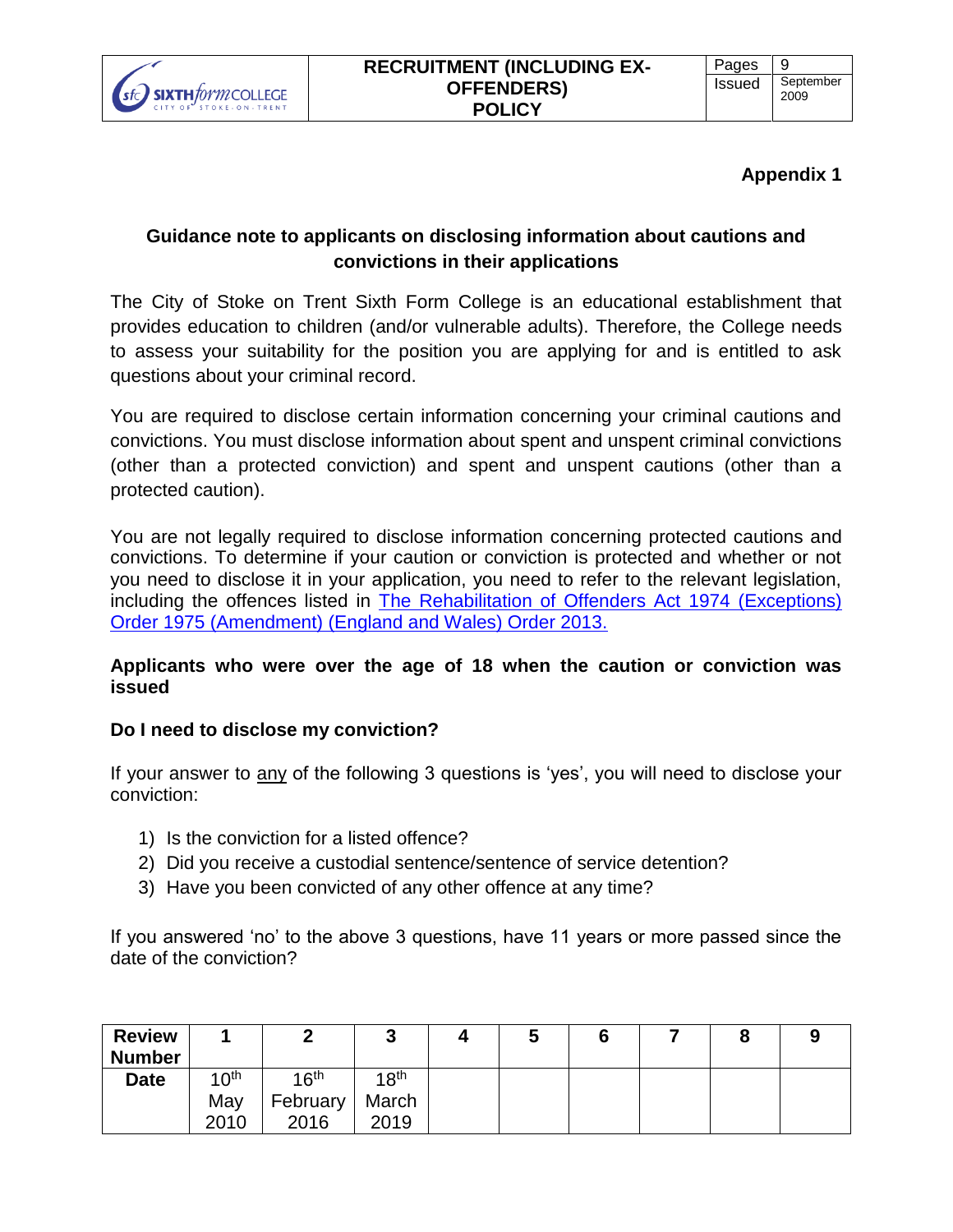

If less than 11 years have passed since the time of the conviction, you will still need to disclose it.

## **Do I need to disclose my caution?**

1) Is the caution for a listed offence?

If your answer to question 1 above is yes, you will need to disclose your caution.

If your answer to question 1 above is no and you were over age 18 at the time of the caution, have 6 or more years passed since the time of the caution?

If less than 6 years have passed since the time of the caution, you will still need to disclose it.

**Applicants who were under the age of 18 when the caution or conviction was issued**

## **Do I need to disclose my conviction?**

If your answer to any of the following 3 questions is 'yes', you will need to disclose your conviction:

- 1) Is the conviction for a listed offence?
- 2) Did you receive a custodial sentence/sentence of service detention?
- 3) Have you been convicted of any other offence at any time?

If you answered 'no' to the above 3 questions, has 5 years and 6 months or more passed since the date of the conviction?

If less than have 5 years and 6 months have passed since the time of the conviction, you will still need to disclose it.

## **Do I need to disclose my caution?**

1) Is the caution for a listed offence?

If your answer to question 1 above is 'yes', you will need to disclose your caution.

If your answer to question 1 above is 'no', has 2 or more years passed since the time of the caution?

| <b>Review</b><br><b>Number</b> |                  |                  | ◠<br>J           | w |  |  |
|--------------------------------|------------------|------------------|------------------|---|--|--|
| <b>Date</b>                    | 10 <sup>th</sup> | 16 <sup>th</sup> | 18 <sup>th</sup> |   |  |  |
|                                | May              | February         | March            |   |  |  |
|                                | 2010             | 2016             | 2019             |   |  |  |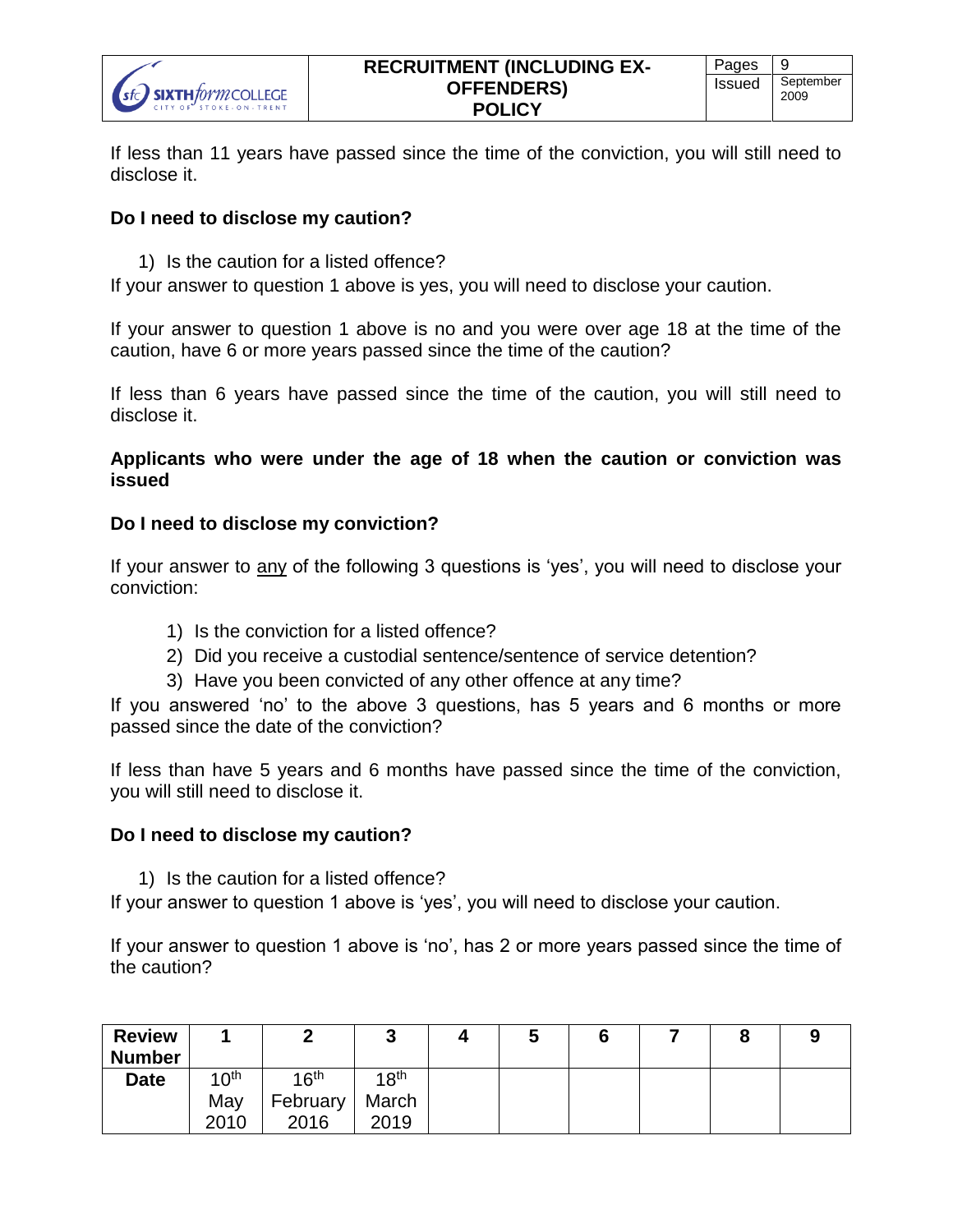If less than 2 years have passed since the time of the caution, you will still need to disclose it.

All cautions and convictions for specified serious violent and sexual offences, as well as other offences relating to the safeguarding of children and vulnerable adults will **always** need to be disclosed. Applicants are strongly encouraged to refer to the extensive list of such offences which is available on the [Disclosure and Barring Service website.](https://www.gov.uk/government/news/dbs-filter-certain-old-and-minor-cautions-and-convictions-reprimands-and-warnings-from-criminal-record-certificates) The list of offences will be kept updated to reflect changes to legislation in the future.

In the event that you are offered employment, any failure to disclose unprotected convictions or cautions could result in disciplinary action which may lead to your dismissal from the College. For this reason, if you are unsure about how the law applies to you, you are encouraged to seek legal advice before making your application.

All applicants who are offered employment will be subject to a criminal records check from the Disclosure & Barring Service (DBS) and any appointment will be subject to satisfactory clearance of this check and any other relevant pre-employment checks.

| <b>Review</b> |                  |                  | ν                |  |  |  |
|---------------|------------------|------------------|------------------|--|--|--|
| <b>Number</b> |                  |                  |                  |  |  |  |
| <b>Date</b>   | 10 <sup>th</sup> | 16 <sup>th</sup> | 18 <sup>th</sup> |  |  |  |
|               | May              | February         | March            |  |  |  |
|               | 2010             | 2016             | 2019             |  |  |  |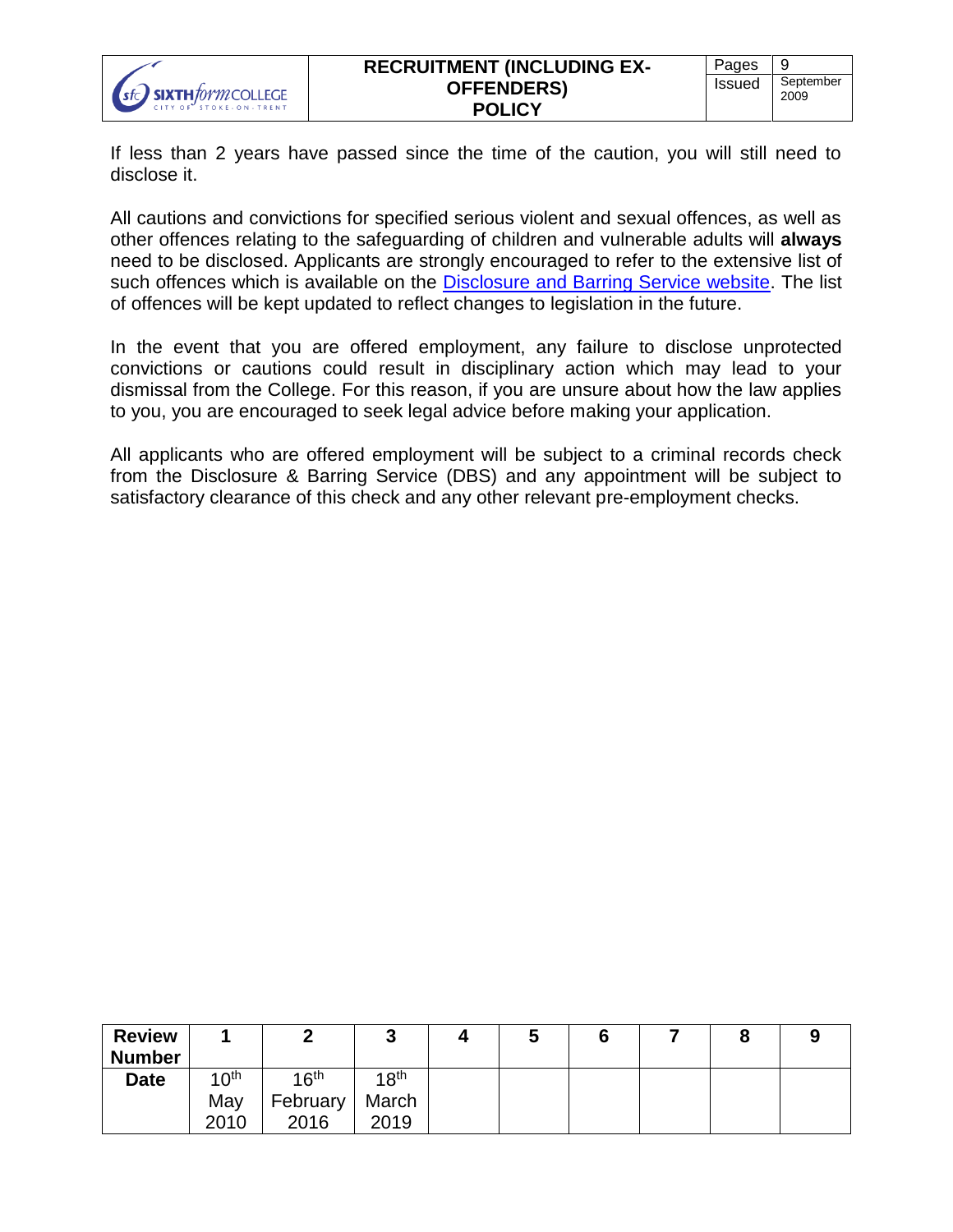

#### **EQUALITY IMPACT ASSESSMENT**

| Date of assessment: | 18-03-2019 |
|---------------------|------------|
|                     |            |

Assessed by: Sally Bryan

#### Who is affected by or associated with the policy?

*For example, who are the main users of the policy, who are the 'stakeholders'? (students, potential students, staff, visitors, general public, etc)*

Staff, General public (recruitment applicants)

Is there anything to suggest that this policy (intentionally or unintentionally) does/could have an adverse effect on any of the 9 protected characteristics as stated below?

| <b>Characteristic</b>          | <b>Yes</b> | <b>No</b> |
|--------------------------------|------------|-----------|
| Age                            |            | x         |
| Disability                     |            | x         |
| Gender Re-assignment           |            | x         |
| Marriage or Civil Partnership  |            | x         |
| <b>Pregnancy and Maternity</b> |            | x         |
| Race                           |            | x         |
| Religion or Belief             |            | x         |
| Sex                            |            | x         |
| <b>Sexual Orientation</b>      |            | x         |

If you have answered 'Yes' to any of the above please explain in the box below

| <b>Review</b> |                  | m<br>∸           | ø<br>ν           | ν |  |  |
|---------------|------------------|------------------|------------------|---|--|--|
| <b>Number</b> |                  |                  |                  |   |  |  |
| <b>Date</b>   | 10 <sup>th</sup> | 16 <sup>th</sup> | 18 <sup>th</sup> |   |  |  |
|               | May              | February         | March            |   |  |  |
|               | 2010             | 2016             | 2019             |   |  |  |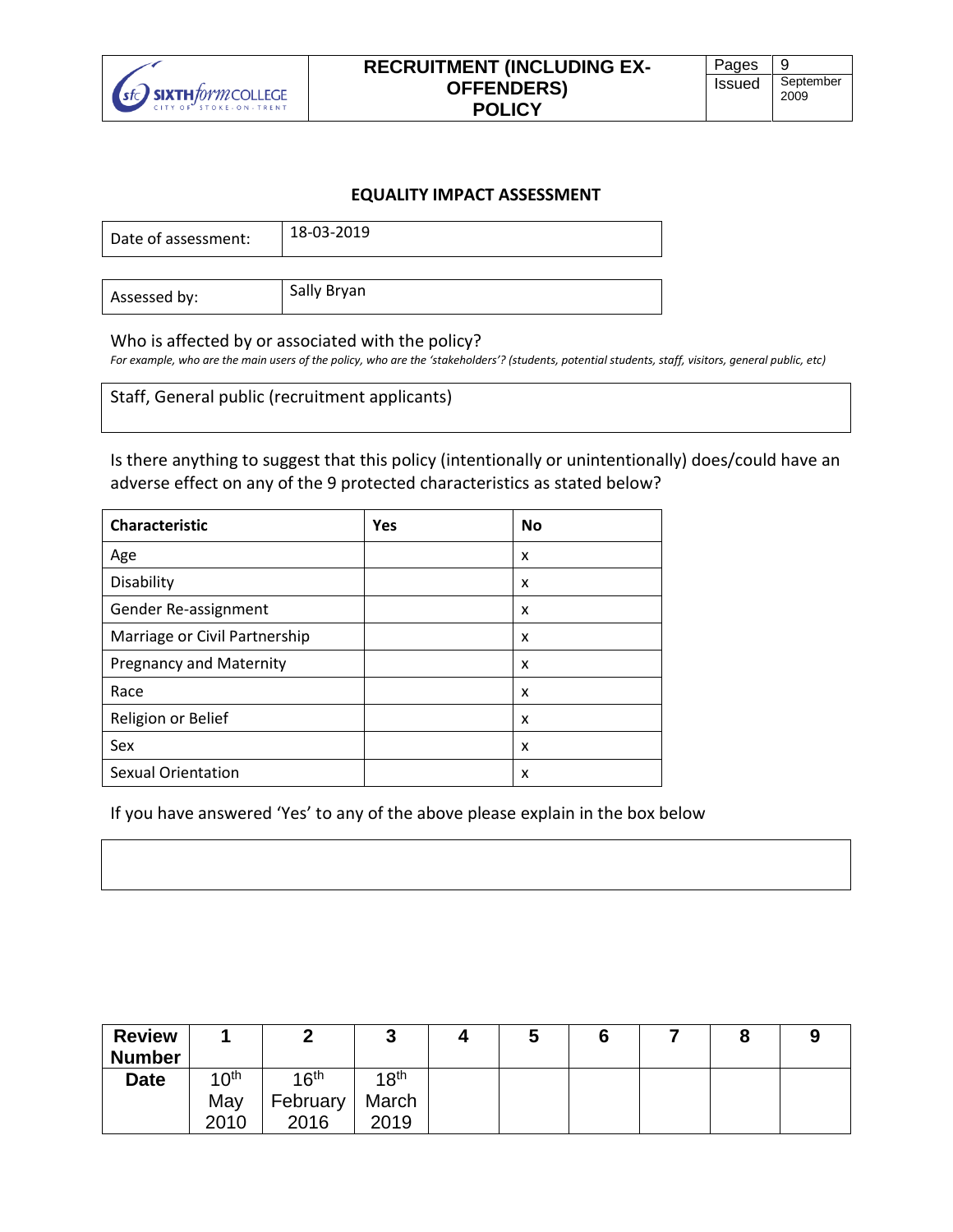

## **RECRUITMENT (INCLUDING EX-OFFENDERS) POLICY**

# Could the policy be modified to make a positive contribution to equality of opportunity for one or more of the protected characteristics?

*For example, consider: Do different groups have different needs in relation to the policy? Is the impact of the policy different on different groups? Are different groups more or less satisfied with the policy?*

| <b>Characteristic</b>          | Yes | No |
|--------------------------------|-----|----|
| Age                            |     | x  |
| Disability                     |     | X  |
| Gender Re-assignment           |     | X  |
| Marriage or Civil Partnership  |     | x  |
| <b>Pregnancy and Maternity</b> |     | X  |
| Race                           |     | X  |
| Religion or Belief             |     | x  |
| Sex                            |     | X  |
| <b>Sexual Orientation</b>      |     | x  |

If you have answered 'Yes' to any elements in this assessment, please complete the action plan below.

| <b>Review</b> |                  |                  | ν                |  |  |  |
|---------------|------------------|------------------|------------------|--|--|--|
| <b>Number</b> |                  |                  |                  |  |  |  |
| <b>Date</b>   | 10 <sup>th</sup> | 16 <sup>th</sup> | 18 <sup>th</sup> |  |  |  |
|               | May              | February         | March            |  |  |  |
|               | 2010             | 2016             | 2019             |  |  |  |